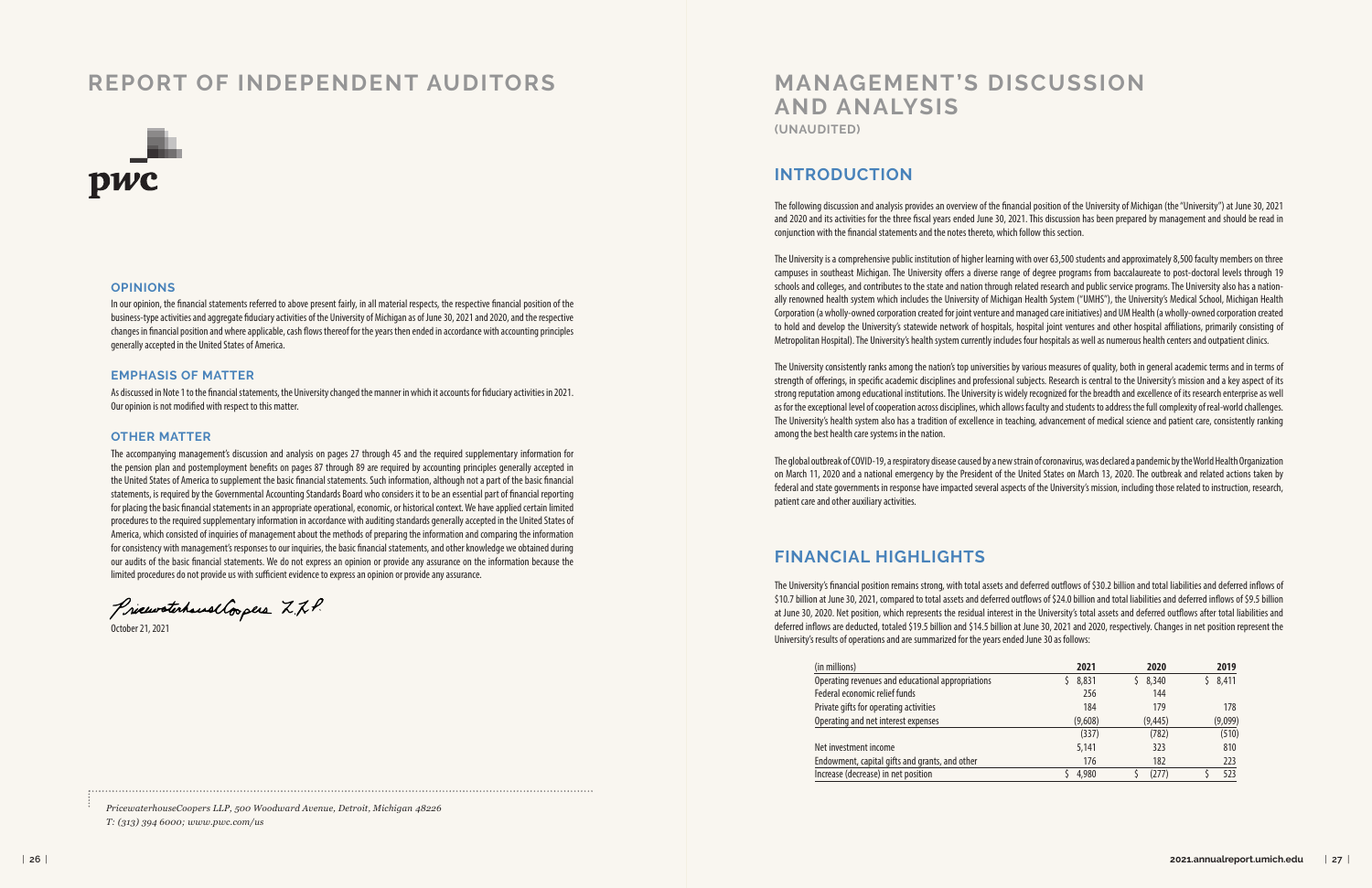The results of operations reflect the University's emphasis on maintaining its national standards in academics, research and health care, within a competitive recruitment environment for faculty and health care professionals and a period of constrained state appropriations and rising health care, regulatory and facility costs. During 2021 and 2020, the University also faced significant challenges associated with the COVID-19 pandemic, which impacted a broad range of its activities. The University is addressing these risks through aggressive cost cutting and productivity gains designed to help preserve access to affordable higher education and healthcare for Michigan families. To achieve sustainable long-term goals for cost cutting and productivity gains, the University is also strategically utilizing resources to support enterprise-wide information technology projects and other initiatives.

The University's long-term investment strategy combined with its endowment spending policy serves to insulate operations from expected volatility in the capital markets and provides for a stable and predictable level of spending distributions from the endowment. The success of the University's longterm investment strategy is evidenced by strong returns over sustained periods of time and the ability to limit losses in the face of challenging markets.

The University invests its financial assets in pools with distinct risk and liquidity characteristics based on its needs, with a majority of its financial assets invested in two such pools. The University's working capital is primarily invested in relatively short duration, liquid assets, through its Daily and Monthly Portfolios, while the endowment is primarily invested, along with the noncurrent portion of insurance and benefit reserves, in an equity oriented long-term strategy through its Long Term Portfolio.

#### **USING THE BASIC FINANCIAL STATEMENTS**

The University's financial report includes: the Consolidated Statement of Net Position; the Consolidated Statement of Revenues, Expenses and Changes in Net Position; the Consolidated Statement of Cash Flows; the Statement of Fiduciary Net Position; and the Statement of Changes in Fiduciary Net Position. These basic financial statements are prepared in accordance with Governmental Accounting Standards Board ("GASB") principles, which establish standards for external financial reporting for public colleges and universities. The University's business-type activities are reported in the consolidated financial statements, while its fiduciary activities are reported in the fiduciary financial statements.

# **CONSOLIDATED STATEMENT OF NET POSITION**

The consolidated statement of net position presents the financial position of the University at the end of the fiscal year and includes all assets, deferred outflows, liabilities and deferred inflows of the University. The difference between total assets and deferred outflows as compared to total liabilities and deferred inflows – net position – is one indicator of the current financial condition of the University, while the change in net position is an indication of whether the overall financial condition has improved or worsened during the year. The University's assets, deferred outflows, liabilities, deferred inflows and net position at June 30 are summarized as follows:

During 2021, the University adopted GASB Statement No. 84, *Fiduciary Activities* ("GASB 84"), which required the removal of fiduciary activities from the University's consolidated financial statements at July 1, 2019, resulting in a decrease in current assets and current liabilities of \$46 million, and a decrease in endowment, life income and other investments and noncurrent liabilities of \$174 million as compared to amounts previously reported. As a result of the adoption of this statement, the University's fiduciary activities are now presented within the statement of fiduciary net position and the statement of changes in fiduciary net position.

For purposes of management's discussion and analysis, comparative data for the consolidated statement of net position has been provided by reflecting the adoption of GASB 84 at June 30, 2019.

The University continues to maintain and protect its strong financial foundation. This financial health, as reflected in the University's net position, results from the prudent utilization of financial resources including careful cost controls, preservation of endowment funds, conservative utilization of debt and adherence to a long-range capital plan for the maintenance and replacement of the physical plant.

Current assets consist primarily of cash and cash equivalents, operating and capital investments and accounts receivable and increased \$888 million to \$4.9 billion at June 30, 2021, as compared to \$4.0 billion at June 30, 2020, primarily as a result of the University's continued focus on liquidity in response to uncertainties surrounding the COVID-19 pandemic, as well as increased patient care receivables. Cash, cash equivalents and investments for operating activities totaled \$2.9 billion at June 30, 2021, which represents approximately four months of total expenses excluding depreciation.

Deferred outflows represent the consumption of net assets attributable to a future period and are primarily associated with the University's obligations for postemployment benefits, debt and derivative activity, and the defined benefit pension plan for Metropolitan Hospital. Deferred outflows totaled \$1.1 billion and \$514 million at June 30, 2021 and 2020, respectively.

# **MANAGEMENT'S DISCUSSION AND ANALYSIS (UNAUDITED)**

| (in millions)                                | 2021        | 2020        | 2019        |
|----------------------------------------------|-------------|-------------|-------------|
| <b>Current assets</b>                        | 4,898<br>\$ | 4,010<br>\$ | 2,885<br>\$ |
| Noncurrent assets:                           |             |             |             |
| Endowment, life income and other investments | 17,533      | 12,704      | 12,660      |
| Capital assets, net                          | 6,187       | 6,273       | 6,227       |
| <b>Other</b>                                 | 445         | 518         | 500         |
| <b>Total assets</b>                          | 29,063      | 23,505      | 22,272      |
| Deferred outflows                            | 1,124       | 514         | 371         |
| <b>Current liabilities</b>                   | 2,538       | 2,374       | 1,708       |
| <b>Noncurrent liabilities</b>                | 7,688       | 6,647       | 5,611       |
| <b>Total liabilities</b>                     | 10,226      | 9,021       | 7,319       |
| Deferred inflows                             | 454         | 471         | 520         |
| Net position                                 | \$19,507    | \$14,527    | \$14,804    |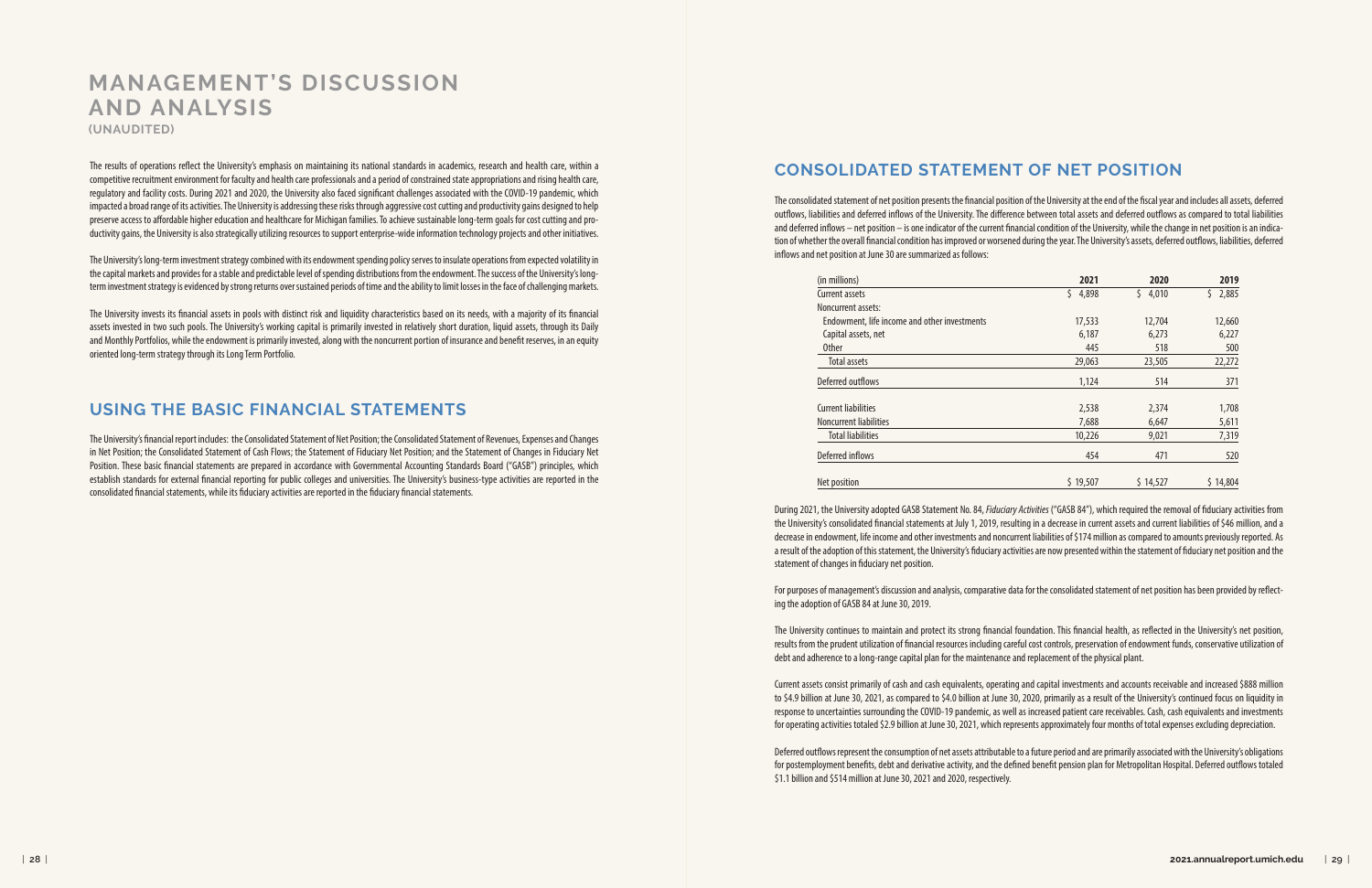Current liabilities consist primarily of accounts payable, accrued compensation, unearned revenue, commercial paper, the current portion of bonds payable and net long-term bonds payable subject to remarketing. Current liabilities totaled \$2.5 billion and \$2.4 billion at June 30, 2021 and 2020, respectively.

Deferred inflows represent the acquisition of net assets attributable to a future period and are associated with the University's obligations for postemployment benefits, Metropolitan Hospital's defined benefit pension plan and irrevocable split-interest agreements. Deferred inflows totaled \$454 million and \$471 million at June 30, 2021 and 2020, respectively.

#### **ENDOWMENT, LIFE INCOME AND OTHER INVESTMENTS**

The composition of the University's endowment, life income and other investments at June 30 is summarized as follows:

The University's endowment funds consist of both permanent endowments and funds functioning as endowment. Permanent endowments are those funds received from donors with the stipulation that the principal remain intact and be invested in perpetuity to produce income that is to be expended for the purposes specified by the donors. Funds functioning as endowment consist of restricted gifts or unrestricted funds that have been allocated by the University for long-term investment purposes, but are not limited by donor stipulations requiring the University to preserve principal in perpetuity. Programs supported by endowment funds include scholarships, fellowships, professorships, research efforts and other important programs and activities.

The University uses its endowment funds to support operations in a way that strikes a balance between generating a predictable stream of annual support for current needs and preserving the purchasing power of the endowment funds for future periods. A majority of the endowment is maintained in the University Endowment Fund, a unitized pool which represents a collection of over 12,000 separate (individual) funds, the majority of which are restricted for specific purposes. The University Endowment Fund is invested in the University's Long Term Portfolio, a single diversified investment pool.

The endowment spending rule provides for distributions from the University Endowment Fund to the entities that benefit from the endowment fund. The annual distribution rate is 4.5 percent of the one-quarter lagged seven year moving average fair value of University Endowment Fund shares. This spending rule is one element of an ongoing financial management strategy that has allowed the University to effectively weather the uncertainties of challenging economic environments.

To protect endowment principal in the event of a prolonged market downturn, distributions are limited to 5.3 percent of the current fair value of fund shares. Capital gains or income generated above the endowment spending rate are reinvested so that in lean times funds will be available for distribution. In addition, departments may also use withdrawals from funds functioning as endowment to support capital expenditures and operations.

Endowment spending rate distributions totaled \$404 million, \$384 million and \$361 million and withdrawals from funds functioning as endowment totaled \$4 million, \$7 million and \$38 million in 2021, 2020 and 2019, respectively. Total spending rate distributions combined with withdrawals from funds functioning as endowment averaged 3.8 percent, 4.3 percent and 4.5 percent of the current year average fair value of the University Endowment Fund for 2021, 2020 and 2019, respectively. Over the past ten years, total spending rate distributions combined with withdrawals from funds functioning as endowment averaged 4.6 percent.

The University participates in certain split-interest agreements and currently holds life income funds for beneficiaries of the pooled income fund, charitable remainder trusts and the gift annuity program. These funds generally pay lifetime income to beneficiaries, after which the principal is made available to the University in accordance with donor intentions.

## **CAPITAL AND DEBT ACTIVITIES**

One of the critical factors in continuing the quality of the University's academic, research and clinical programs is the development and renewal of capital assets. The University continues to implement its long-range plan to maintain and modernize its existing infrastructure and strategically invest in new construction.

Capital asset additions totaled \$488 million in 2021 as compared to \$618 million in 2020. Capital asset additions primarily represent renovation and new construction of academic, research and clinical facilities, as well as significant investments in equipment, including information technology. Current year capital asset additions were primarily funded with net position and gifts designated for capital purposes of \$427 million, as well as debt proceeds of \$29 million and state capital appropriations of \$32 million.

Projects completed in 2021 include significant new construction and renovation of academic and research facilities.

The new Ford Motor Company Robotics Building brings all parts of the Michigan Robotics enterprise together in one complex. This 134,000 square foot state-of-the-art facility houses classrooms, makerspaces, research and testing laboratories, associated support functions and offices. The building also provides space for its corporate partner, Ford Motor Company, to perform robotics research and engineering activities in collaboration with the University and other industry leaders, and has specialized labs for robot walking, flight testing, rehabilitation robotics, and electronics and software development.

The Edward Henry Kraus Building, which was originally completed in 1915, underwent an extensive renovation of 183,000 square feet as well as construction of an infill addition of 62,000 square feet within the exterior courtyard. This renovation and addition enables the School of Kinesiology to consolidate its programs and operations into one location and allows for future growth.

Laboratory renovations at two of the North Campus Research Complex buildings, which cover 158,000 square feet, will accommodate growth of the Medical School's wet laboratory research over the next decade. A 6,900 square foot infill addition improves connectivity between the buildings and throughout the complex. The project also addressed deferred maintenance including heating, ventilation, air conditioning, electrical and life safety system upgrades, and provided accessibility improvements and new finishes in public spaces.

# **MANAGEMENT'S DISCUSSION AND ANALYSIS**

**(UNAUDITED)**

| (in millions)                                | 2021     | 2020     | 2019     |
|----------------------------------------------|----------|----------|----------|
| <b>Endowment investments</b>                 | \$17,023 | \$12,313 | \$12,275 |
| Life income investments                      | 191      | 145      | 147      |
| Noncurrent portion of insurance and benefits |          |          |          |
| obligations investments                      | 293      | 225      | 216      |
| Other                                        | 26       | 21       | 22       |
|                                              | \$17,533 | \$12.704 | 5 12.660 |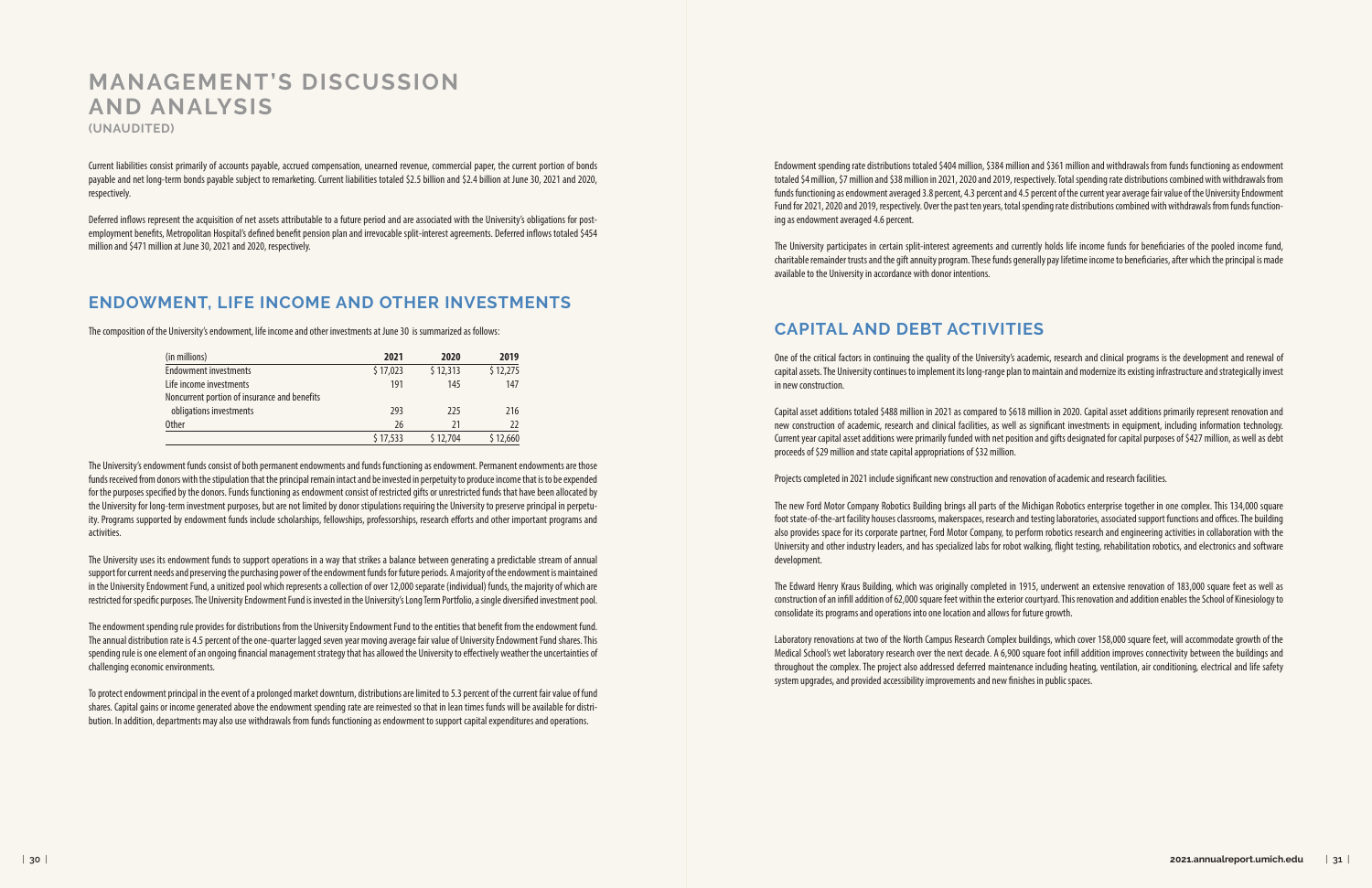Renovation and expansion of the Engineering Lab Building on the University's Dearborn campus, which was originally constructed in 1959, facilitates entrepreneurial problem solving, encourages multidisciplinary cooperation in the context of 21st-century engineering instruction, and provides students with new collaboration and project spaces. It also allows for research partnerships with industry, as well as expanded K-12 and community outreach efforts, with a focus on women and minorities. The 123,000 square feet facility includes classrooms, research and teaching laboratories, faculty offices and student support spaces. Replacement of regional boilers and electrical distribution equipment were also part of this project.

Expansion of the William R. Murchie Science Building on the University's Flint campus addresses immediate space limitations, and supports growing demand for instructional, research, and collaborative spaces for the science, technology, engineering and math disciplines, and create engineering-specific instructional and research laboratories. The project added 61,000 square feet and a third wing to the current Murchie building structure.

Construction in progress, which totaled \$482 million and \$636 million at June 30, 2021 and 2020, respectively, includes important projects for academic instruction, research and patient care, as well as central campus utilities.

The new Central Campus Classroom Building is being constructed to replace the 1964 addition to the Ruthven building. When complete, this new facility will include 100,000 square feet of active learning classrooms, including an auditorium that will seat approximately 550 students, with total building classroom capacity in excess of 1,400 students. The project also includes the 1928 Ruthven building which will be renovated to include a 200 person multipurpose room as well as space to accommodate the University's central administration staff that is currently located in the Fleming Administration Building. This project is scheduled to be completed in fall 2021.

Renovation and expansion of the W.K. Kellogg Institute and Dental Building will create a more welcoming, accessible facility with an improved patient entrance as well as new modern teaching clinics including a special care clinic to treat patients with complex medical conditions and disabilities. An open, flexible research space will be created along with space designed to foster collaboration among faculty and students. This project will also address deferred maintenance including exterior envelope repairs and life safety, electrical, mechanical and plumbing system improvements. This project is scheduled to be completed in summer 2022.

Expansion of the University's Central Power Plant will enhance power reliability and reduce greenhouse gas emissions, in accordance with a recommendation by the 2015 President's Committee on Greenhouse Gas Reduction. The Central Power Plant is a highly efficient, reliable on-campus source of heat and electricity that supports mission-critical functions across the University, including research and the demands of a major regional medical center. The expansion includes a 15 megawatt combustion turbine to increase the amount of energy that can be generated on campus, as well as reduce the amount of coal-based electricity purchased by the University. A cumulative reduction of more than 400,000 metric tons of carbon is expected within the first ten years of operation. This project is scheduled to be completed in fall 2021.

The University is aware of its financial stewardship responsibility and works diligently to manage its financial resources effectively, including the prudent use of debt to finance capital projects. A strong debt rating is an important indicator of the University's success in this area. In 2020, S&P Global affirmed its highest credit rating (AAA) for bonds backed by a broad revenue pledge based on the University's robust enrollment and demand, exceptional student quality, retention and graduation rates, strong reputation of the University's health system, excellent balance sheet, exceptional research presence and manageable debt burden. Moody's also affirmed its highest credit rating (Aaa) based on the University's diversified student demand, sustained philanthropic support, expansive research enterprise, high brand value and reputation of the University's health system, and well-established strategic and budgetary framework.

Long-term debt activity for the years ended June 30 is summarized as follows:

The University utilizes commercial paper, backed by a general revenue pledge, to provide interim financing for its capital improvement program. Outstanding commercial paper is converted to long-term debt financing as appropriate, within the normal course of business. Outstanding bonds are also supported by the University's general revenue pledge.

During 2020, the University issued \$988 million of general revenue bonds with a net original issue premium of \$38 million, which included \$138 million of fixed rate, tax-exempt bonds, and \$850 million of fixed rate, taxable bonds. Total bond proceeds of \$1,026 million were utilized to refund existing bonds of \$26 million and provide \$150 million for capital projects, \$848 million for capital projects, refunding of debt and general purposes, and \$2 million for debt issuance costs.

The composition of the University's debt at June 30 is summarized as follows:

A significant portion of the University's variable rate bonds are subject to remarketing and, in accordance with GASB requirements, such debt is classified as current unless supported by liquidity arrangements such as lines of credit or standby bond purchase agreements which could refinance the debt on a long-term basis. In the event that variable rate bonds are put back to the University by the debt holder, management believes that the use of remarketing agents as well as the University's strong credit rating will ensure that the bonds will be remarketed within a reasonable period of time.

While fixed rate bonds typically have a higher effective rate of interest at the date of issuance as compared to variable rate bonds, they reduce the volatility of required debt service payments and do not require liquidity support such as lines of credit, standby bond purchase agreements or internal liquidity.

# **MANAGEMENT'S DISCUSSION AND ANALYSIS (UNAUDITED)**

|                  |                | 2021             |            |                |
|------------------|----------------|------------------|------------|----------------|
|                  | Beginning      |                  |            | Ending         |
| (in millions)    | <b>Balance</b> | <b>Additions</b> | Reductions | <b>Balance</b> |
| Commercial paper | 135<br>Ś.      | \$165            | \$146      | \$<br>154      |
| <b>Bonds</b>     | 3,241          |                  | 81         | 3,160          |
|                  | \$3,376        | \$165            | \$ 227     | \$3,314        |
|                  |                | 2020             |            |                |
|                  | Beginning      |                  |            | Ending         |
| (in millions)    | <b>Balance</b> | <b>Additions</b> | Reductions | <b>Balance</b> |
| Commercial paper | 145<br>Š.      |                  | \$10       | 135<br>Ś       |
| <b>Bonds</b>     | 2,330          | \$1,026          | 115        | 3,241          |
|                  | 52.475         | \$1.026          | \$125      | \$3.376        |

|                  |                  | 2021             |               |                |
|------------------|------------------|------------------|---------------|----------------|
|                  | <b>Beginning</b> |                  |               | Ending         |
| (in millions)    | <b>Balance</b>   | <b>Additions</b> | Reductions    | <b>Balance</b> |
| Commercial paper | 135              | \$165            | \$146         | 154<br>\$      |
| <b>Bonds</b>     | 3,241            |                  | 81            | 3,160          |
|                  | \$3,376          | \$165            | \$227         | \$3,314        |
|                  |                  | 2020             |               |                |
|                  | Beginning        |                  |               | Ending         |
| (in millions)    | <b>Balance</b>   | <b>Additions</b> | Reductions    | <b>Balance</b> |
| Commercial paper | 145              |                  | 10<br>$\zeta$ | 135<br>Š.      |
| <b>Bonds</b>     | 2,330            | \$1,026          | 115           | 3,241          |
|                  | \$ 2,475         | \$1,026          | \$125         | \$3,376        |

| (in millions)    | 2021     | 2020     | 2019  |
|------------------|----------|----------|-------|
| Variable rate:   |          |          |       |
| Commercial paper | 154      | 135      | 145   |
| <b>Bonds</b>     | 523      | 551      | 566   |
| Fixed rate bonds | 2.637    | 2,690    | 1,764 |
|                  | \$ 3.314 | \$ 3,376 | 2.475 |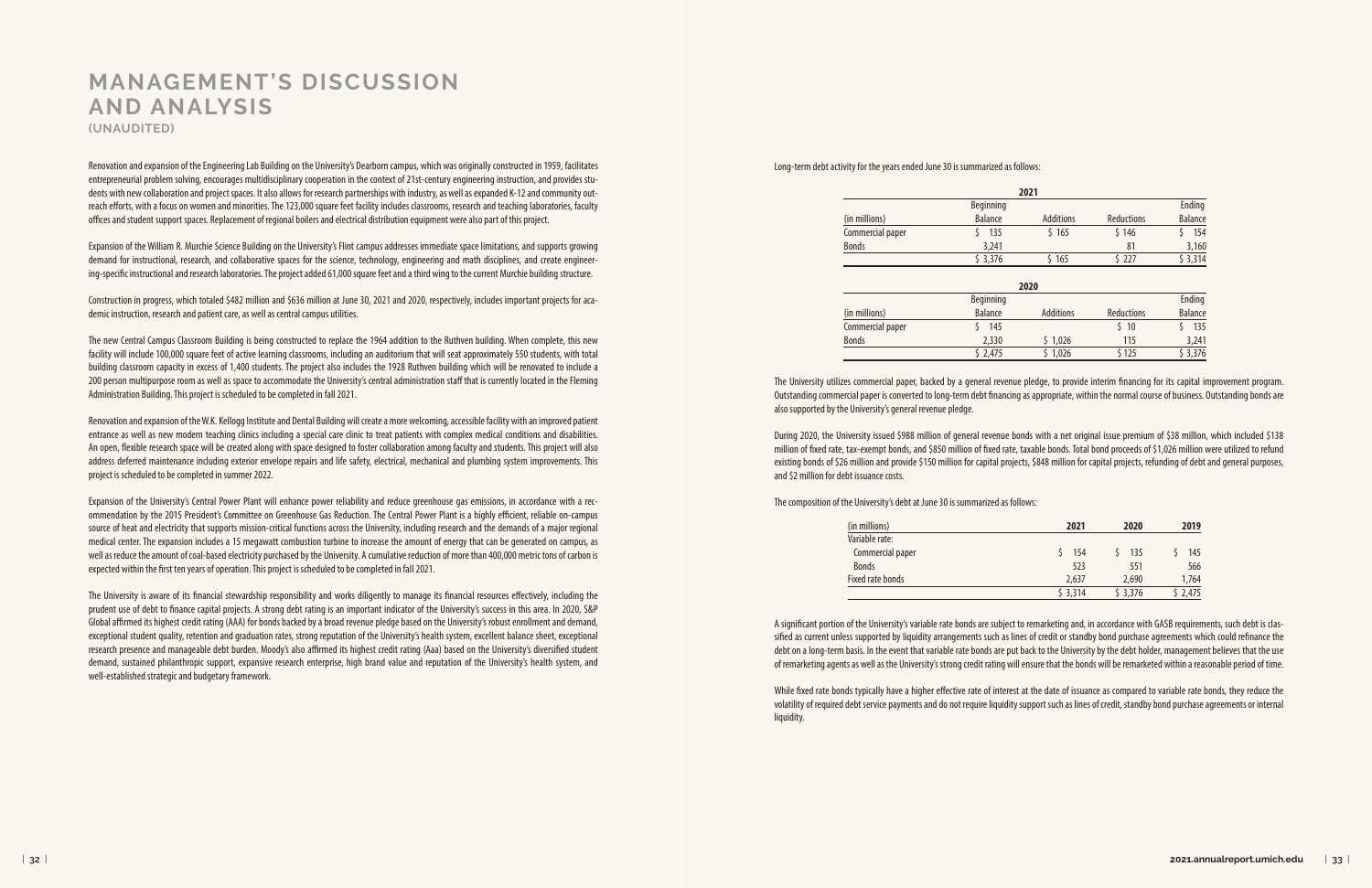Effective interest rates averaged 2.5 percent and 2.9 percent in 2021 and 2020, respectively, including the federal subsidies for interest on taxable Build America Bonds. Interest expense net of federal subsidies received for interest on taxable Build America Bonds totaled \$89 million and \$80 million in 2021 and 2020, respectively.

## **OBLIGATIONS FOR POSTEMPLOYMENT BENEFITS**

Using current actuarial assumptions, and presuming a continuation of the current level of benefits, the University's obligations for postemployment benefits totaled \$4.4 billion at June 30, 2021, as compared to \$3.5 billion and \$3.1 billion at June 30, 2020 and 2019, respectively. The increase in the reported liability at June 30, 2021 was driven primarily by a decrease in the discount rate offset by a reduction in expected health care claims cost due to favorable experience and changes in health care claims trend assumption rates. The increase in the reported liability at June 30, 2020 was driven primarily by a decrease in the discount rate and mortality and longevity improvements, offset by a reduction in expected health care claims cost due to favorable experience. Since a portion of retiree medical services will be provided by the University's health system, this liability is net of the related margin and fixed costs associated with providing those services which totaled \$795 million, \$629 million and \$580 million at June 30, 2021, 2020 and 2019, respectively.

By implementing a series of health benefit initiatives over the past several years, the University has favorably impacted its total liability for postemployment benefits by \$2.0 billion at June 30, 2021. These initiatives have included cost sharing changes, elimination of Medicare Part B reimbursements for certain retirees and the adjustment of retirement eligibility criteria.

#### **NET POSITION**

Net position represents the residual interest in the University's assets and deferred outflows after liabilities and deferred inflows are deducted. The composition of the University's net position at June 30 is summarized as follows:

Net investment in capital assets represents the University's capital assets net of accumulated depreciation, outstanding principal balances of debt and capital lease liabilities, unexpended bond proceeds and deferred outflows associated with the acquisition, construction or improvement of those assets.

Restricted nonexpendable net position represents the historical value (corpus) of gifts to the University's permanent endowment funds. Restricted expendable net position is subject to externally imposed stipulations governing their use and includes net appreciation of permanent endowments, funds functioning as endowment and net position restricted for operations, facilities and student loan programs. Restricted expendable net position increased 47 percent, or \$2.4 billion, to \$7.6 billion at June 30, 2021, as compared to a decrease of 1 percent, or \$45 million, to \$5.2 billion at June 30, 2020. The increase experienced during 2021 was driven primarily by strong investment returns within the University's Long Term Portfolio.

Although unrestricted net position is not subject to externally imposed stipulations, substantially all of the University's unrestricted net position has been designated for various academic programs, research initiatives and capital projects. Unrestricted net position at June 30, 2021 totaled \$5.6 billion and included funds functioning as endowment of \$7.7 billion offset by unfunded obligations for postemployment benefits of \$3.6 billion. Unrestricted net position at June 30, 2020 totaled \$3.1 billion and included funds functioning as endowment of \$5.5 billion offset by unfunded obligations for postemployment benefits of \$3.4 billion. Unrestricted net position also includes other net resources which totaled \$1.5 billion and \$1.0 billion at June 30, 2021 and 2020, respectively.

# **MANAGEMENT'S DISCUSSION AND ANALYSIS**

**(UNAUDITED)**

| (in millions)                            |  |
|------------------------------------------|--|
| Net investment in capital assets         |  |
| Restricted:                              |  |
| Nonexpendable:                           |  |
| Permanent endowment corpus               |  |
| Expendable:                              |  |
| Net appreciation of permanent endowments |  |
| Funds functioning as endowment           |  |
| Restricted for operations and other      |  |
| Unrestricted                             |  |

| (in millions)                            | 2021     | 2020     | 2019     |
|------------------------------------------|----------|----------|----------|
| Net investment in capital assets         | \$3,677  | \$3,767  | 3,743    |
| Restricted:                              |          |          |          |
| Nonexpendable:                           |          |          |          |
| Permanent endowment corpus               | 2,625    | 2,483    | 2,329    |
| Expendable:                              |          |          |          |
| Net appreciation of permanent endowments | 3,684    | 2,055    | 2,144    |
| Funds functioning as endowment           | 2,974    | 2,260    | 2,382    |
| Restricted for operations and other      | 925      | 852      | 686      |
| Unrestricted                             | 5,622    | 3,110    | 3,520    |
|                                          | \$19.507 | \$14,527 | \$14,804 |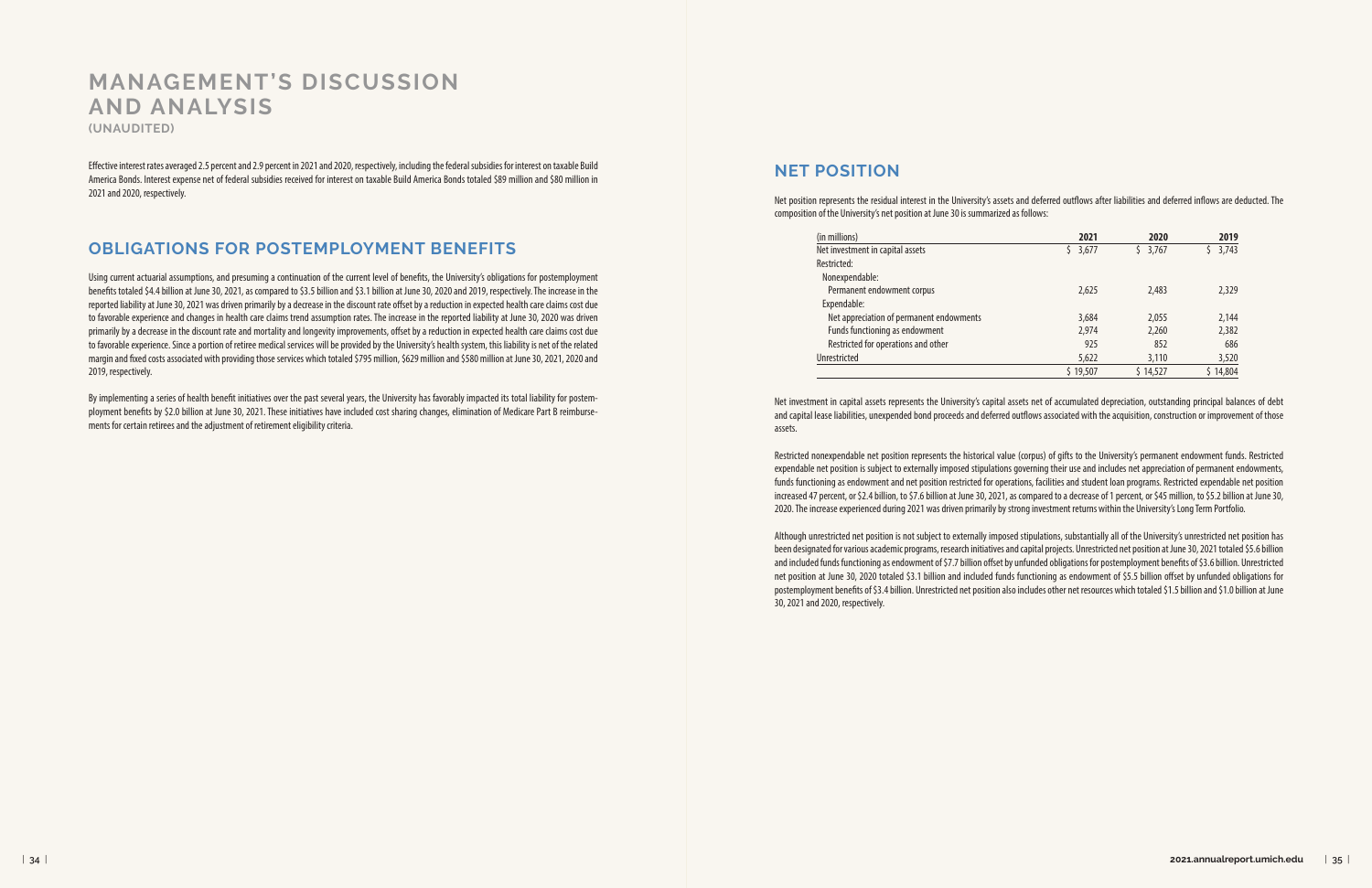One of the University's greatest strengths is the diverse streams of revenue that supplement its student tuition and fees, including private support from individuals, foundations and corporations, along with government and other sponsored programs, state appropriations and investment income. The University continues to aggressively seek funding from all possible sources consistent with its mission in order to supplement student tuition and prudently manage the financial resources realized from these efforts to fund its operating activities, which include instruction, patient care and research.

The following is a graphic illustration of revenues by source, both operating and nonoperating, which are used to fund the University's operating activities for the year ended June 30, 2021 (amounts are presented in millions of dollars). Certain recurring sources of the University's revenues are considered nonoperating, as defined by GASB, such as state appropriations, distributions from investments, private gifts and federal Pell grants.

#### **CONSOLIDATED STATEMENT OF REVENUES, EXPENSES AND CHANGES IN NET POSITION**

The consolidated statement of revenues, expenses and changes in net position presents the University's results of operations. In accordance with GASB reporting principles, revenues and expenses are classified as either operating or nonoperating. The University's revenues, expenses and changes in net position for the years ended June 30 are summarized as follows:

# **MANAGEMENT'S DISCUSSION AND ANALYSIS**

**(UNAUDITED)**

| (in millions)                                         | 2021          | 2020          | 2019          |
|-------------------------------------------------------|---------------|---------------|---------------|
| Operating revenues:                                   |               |               |               |
| Net student tuition and fees                          | Ś.<br>1,480.8 | 1,455.6<br>Ś. | Ś.<br>1,366.5 |
| Sponsored programs                                    | 1,264.4       | 1,259.9       | 1,266.4       |
| Patient care revenues, net                            | 5,351.1       | 4,767.9       | 4,845.1       |
| <b>Other</b>                                          | 308.0         | 472.2         | 511.9         |
|                                                       | 8,404.3       | 7,955.6       | 7,989.9       |
| Operating expenses                                    | 9,519.1       | 9,364.3       | 9,025.0       |
| <b>Operating loss</b>                                 | (1, 114.8)    | (1,408.7)     | (1,035.1)     |
| Nonoperating and other revenues (expenses):           |               |               |               |
| State educational appropriations                      | 373.2         | 331.3         | 370.4         |
| <b>Federal Pell grants</b>                            | 53.4          | 53.5          | 51.2          |
| Federal economic relief funds                         | 255.7         | 143.8         |               |
| Private gifts for operating activities                | 184.1         | 178.8         | 177.8         |
| Net investment income                                 | 5,141.3       | 322.6         | 810.0         |
| Interest expense                                      | (94.7)        | (86.0)        | (81.4)        |
| Federal subsidies for interest on Build America Bonds | 5.5           | 5.6           | 7.0           |
| State capital appropriations                          | 32.1          | 13.9          |               |
| Endowment and capital gifts and grants                | 151.0         | 167.6         | 206.1         |
| <b>Other</b>                                          | (6.6)         | 0.7           | 16.9          |
| Nonoperating and other revenues, net                  | 6,095.0       | 1,131.8       | 1,558.0       |
| Increase (decrease) in net position                   | 4,980.2       | (276.9)       | 522.9         |
| Net position, beginning of year                       | 14,527.0      | 14,803.9      | 14,281.0      |
| Net position, end of year                             | \$19,507.2    | \$14,527.0    | \$14,803.9    |

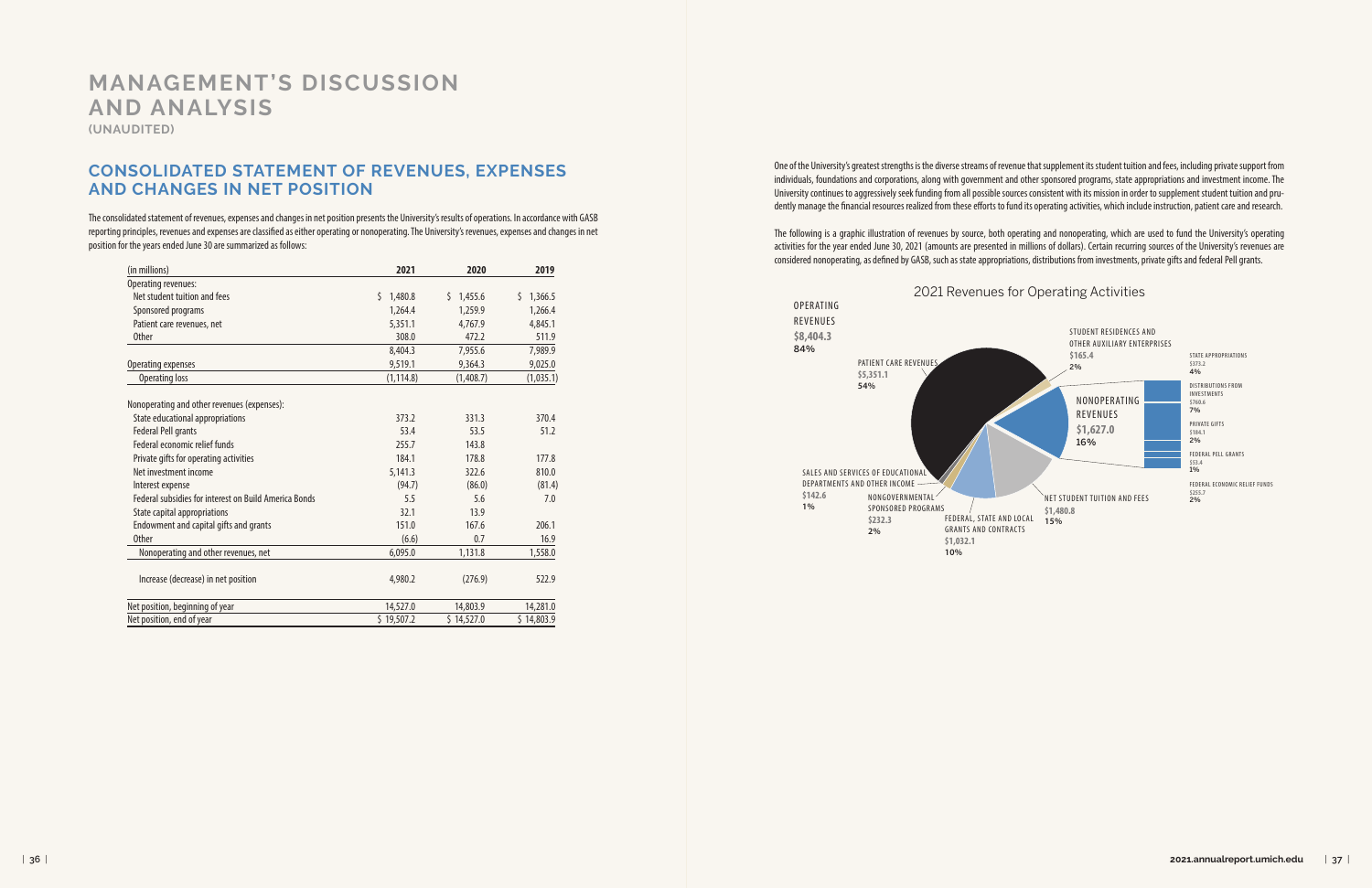The University measures its performance both for the University as a whole and for the University without its health system and other clinical activities. The exclusion of these activities allows a clearer view of the operations of the schools and colleges, as well as central administration. The following is a graphic illustration of University revenues by source, both operating and nonoperating, which are used to fund operating activities other than the health system and other clinical activities, for the year ended June 30, 2021 (amounts are presented in millions of dollars).

In 2021, net student tuition and fees revenue increased 2 percent, or \$25 million, to \$1.5 billion, which reflects an increase of 2 percent, or \$34 million, in gross student tuition and fees revenue offset by an increase of 2 percent, or \$9 million, in scholarship allowances. Tuition rate increases in 2021 were 1.9 percent for both resident and nonresident undergraduate students and most graduate students on the Ann Arbor campus, with a 1.9 and 3.9 percent tuition rate increase for most resident undergraduate students on the Dearborn and Flint campuses, respectively. During 2021, the University experienced moderate growth in the number of students, as well as a shift in mix from resident to nonresident students.

In 2020, net student tuition and fees revenue increased 7 percent, or \$89 million, to \$1.5 billion, which reflects an increase of 7 percent, or \$132 million, in gross student tuition and fees revenue offset by an increase of 10 percent, or \$43 million, in scholarship allowances. Tuition rate increases in 2020 were 1.9 percent for resident undergraduate students, 3.7 percent for nonresident undergraduate students and 3.2 percent for most graduate students on the Ann Arbor campus, with a 3.2 and 5.0 percent tuition rate increase for most resident undergraduate students on the Dearborn and Flint campuses, respectively. During 2020, the University experienced moderate growth in the number of students, as well as a shift in mix from resident to nonresident students.

The University's tuition rate increases have consistently been among the lowest in the state, even in years of significant reductions in state appropriations, which reflects a commitment to affordable higher education for Michigan families. In addition, the University has increased scholarship and fellowship expenses and related allowances to benefit students in financial need. The University's long-term plan includes an ongoing commitment to cost containment and reallocating resources to the highest priorities to provide support for innovative new initiatives to maintain academic excellence and help students keep pace with the evolving needs of society.

While tuition and state appropriations fund a large percentage of University costs, private support is also essential to the University's academic distinction. Private gifts for other than capital and endowment purposes totaled \$184 million in 2021, as compared to \$179 million in 2020 and \$178 million in 2019.

The University receives revenues for sponsored programs from various government agencies and private sources, which normally provide for both direct and indirect costs to perform these sponsored activities, with a significant portion related to federal research. Revenues for sponsored programs remained stable at \$1.3 billion in both 2021 and 2020 as the rate of increase during these periods was limited by capacity constraints within the University's research labs which were initiated in response to the COVID-19 pandemic.

Patient care revenues are principally generated within the University's hospitals and ambulatory care facilities. Patient care revenues increased 12 percent, or \$583 million, to \$5.4 billion in 2021, due primarily to growth in patient volume as well as an increase in revenue per patient case. Patient care revenues decreased 2 percent, or \$77 million, to \$4.8 billion in 2020, due primarily to a decrease in patient volume resulting from a temporary reduction in operations in response to the COVID-19 pandemic.

For the years ended June 30, patient care revenues by source are summarized as follows:

# **MANAGEMENT'S DISCUSSION AND ANALYSIS (UNAUDITED)**

Tuition and state appropriations are the primary sources of funding for the University's academic programs. There is a relationship between the growth or reduction in state support and the University's ability to restrain tuition fee increases. Together, net student tuition and fees and state educational appropriations increased 4 percent, or \$67 million, to \$1.9 billion in 2021, as compared to 3 percent, or \$50 million, to \$1.8 billion in 2020.

In 2021, the University's state educational appropriations increased 13 percent, or \$42 million, to \$373 million reflecting a return to pre-COVID-19 pandemic funding levels. In 2020, the University's state educational appropriations decreased 11 percent, or \$39 million, to \$331 million primarily as a result of the establishment of an allowance against the University's outstanding state educational appropriations receivable due to uncertainties associated with the COVID-19 pandemic.

For the years ended June 30, net student tuition and fees revenue consisted of the following components:



| (in millions)               | 2021      | 2020      | 2019      |
|-----------------------------|-----------|-----------|-----------|
| Student tuition and fees    | \$1.978.0 | \$1.944.2 | \$1,812.5 |
| Less scholarship allowances | 497.2     | 488.6     | 446.0     |
|                             | \$1,480.8 | \$1,455.6 | \$1,366.5 |

| (in millions)                        | 2021      | 2020      | 2019      |
|--------------------------------------|-----------|-----------|-----------|
| University of Michigan Health System | \$4,682.6 | \$4,152.6 | \$4,212.4 |
| UM Health                            | 507.0     | 464.3     | 472.5     |
| Michigan Health Corporation          | 30.9      | 36.4      | 39.1      |
| Other                                | 130.6     | 114.6     | 121.1     |
|                                      | \$5,351.1 | \$4,767.9 | \$4,845.1 |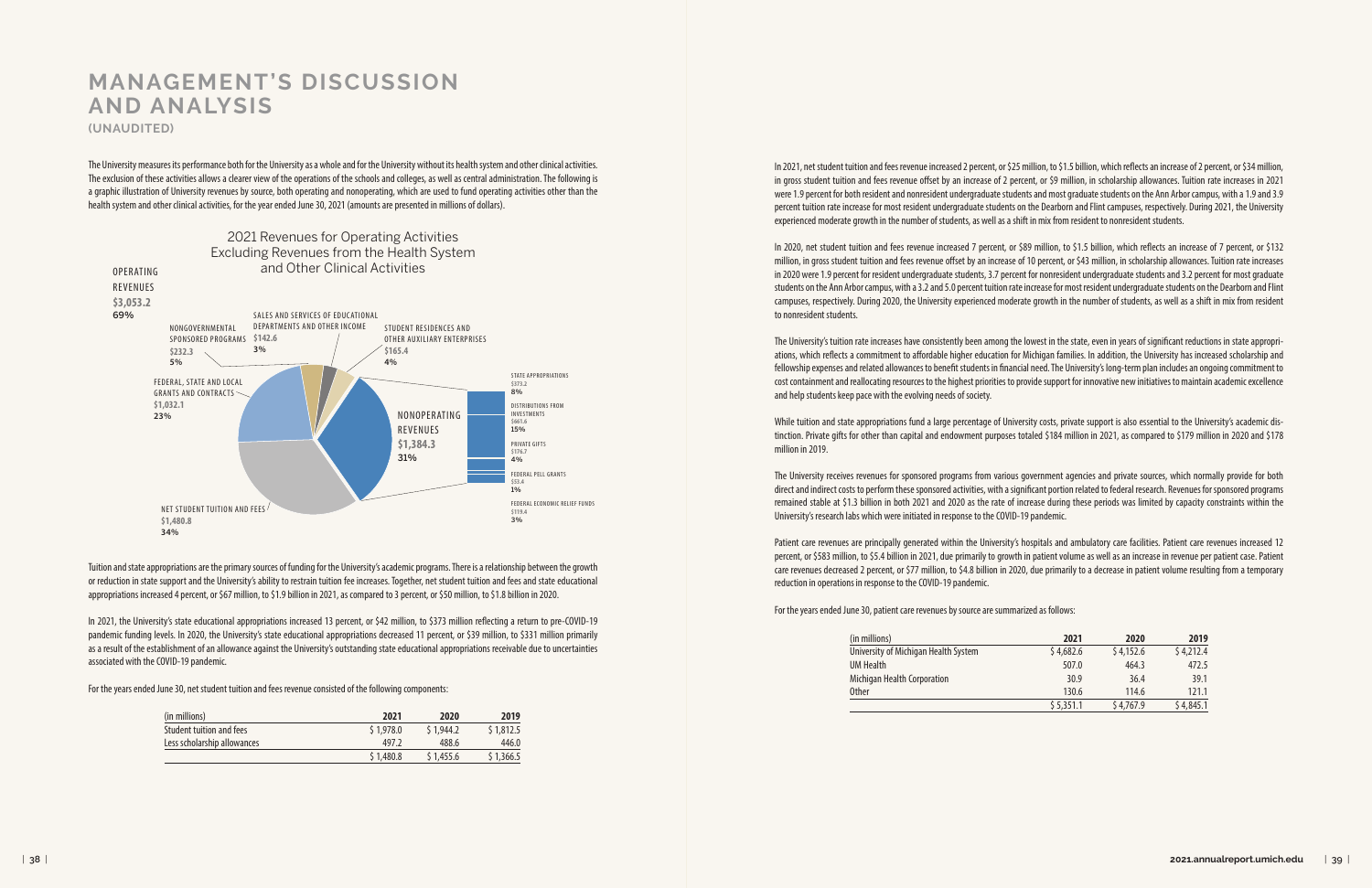The largest component of patient care revenues is generated by UMHS, a national leader in advanced patient care and comprehensive education of physicians and medical scientists. UMHS serves as the principal teaching facility for the University's Medical School and operates three hospitals with 1,043 licensed beds for acute care and psychiatric needs, as well as numerous ambulatory care centers, outpatient clinics and various other health care programs across the state. Substantially all physician services to UMHS patients are provided by the University's Medical School faculty. UMHS also provides educational and clinical opportunities to students of the University's Schools of Nursing, Dentistry, Social Work and Public Health, as well as the College of Pharmacy.

UM Health patient care revenues primarily represent Metropolitan Hospital, a community health care provider in west Michigan, which operates a hospital with 208 licensed beds for acute care, as well as neighborhood outpatient clinics and a growing network of specialty services. The University's affiliation with Metropolitan Hospital positions UM Health to expand research capabilities, primary care, specialty services and the use of complex medical technologies.

Michigan Health Corporation generates revenue through its various joint venture and managed care initiatives, which provide services to patients including dialysis and other health services.

Other patient care revenues include amounts received from governmental and commercial payers associated with initiatives designed to improve accessibility and quality of care for patients, services provided by physicians working at facilities outside of the University and ambulatory care services provided by University Health Service, the School of Dentistry and the School of Nursing.

Contractual arrangements with governmental payers (Medicare and Medicaid) and private insurers impact patient care revenues. The distribution of net patient care service revenue by primary payer source for the years ended June 30 is summarized as follow:

grants totaled \$15 million in 2021, as compared to \$19 million and \$30 million in 2020 and 2019, respectively. In recent years, major gifts have been received in support of the University's wide-ranging capital initiatives which include the health system, Ross School of Business, College of Engineering and Intercollegiate Athletics.

In addition to revenue diversification, the University continues to make cost containment an ongoing priority. This is necessary as the University faces significant financial pressures, particularly in the areas of compensation and benefits, which represent 64 percent of total expenses, as well as in the areas of energy, technology and ongoing maintenance of facilities and infrastructure.

The University's expenses for the years ended June 30 are summarized as follows (amounts in millions):

The University is committed to recruiting and retaining outstanding faculty and staff and the compensation package is one way to successfully compete with peer institutions and nonacademic employers. Compensation and benefits increased 1 percent, or \$88 million, to \$6.1 billion in 2021 as compared to 5 percent, or \$281 million, to \$6.0 billion in 2020. Of the 2021 increase, compensation increased less than 1 percent, or \$11 million, to \$4.6 billion, due primarily to temporary cost saving measures taken in response to the COVID-19 pandemic, and employee benefits increased 5 percent, or \$77 million, to \$1.5 billion, resulting from an increase in prescription drug costs as well as activity associated with the University's postemployment benefits obligations. For 2020, compensation increased 5 percent, to \$4.6 billion, and benefits increased 5 percent, to \$1.4 billion.

The University faces external and industry realities that put significant pressure on its ability to reduce compensation costs while remaining competitive. To help address this risk, the University continues to review components of its existing benefits program to find opportunities for potential savings without compromising the ability to offer competitive benefits to all faculty and staff.

Health care benefits are one of the most significant employee benefits. Compared to most employers, the University is in a unique position to utilize internal experts to advise and guide its health care and drug plans. Over the past several years, the University has implemented initiatives to better control its rate of cost increase, encourage employees to choose the lowest cost health care plan that meets their needs and share a larger portion of health care cost increases with employees. These initiatives reflect the reality of the national landscape while remaining true to the commitment we make to our employees for a robust benefits package. Careful stewardship of our health benefit plans, including the use of wellness initiatives, helps maintain our competitive position while preserving funding for the University's core mission.

Supplies and services expenses increased 2 percent, or \$40 million, to \$2.6 billion in 2021 as compared to an increase of 2 percent, or \$51 million, to \$2.6 billion in 2020. These increases reflect the growth in patient care related expenses, offset partially by cost containment measures taken in response to the COVID-19 pandemic.

# **MANAGEMENT'S DISCUSSION AND ANALYSIS (UNAUDITED)**

|                              | 2021      |      | 2020      |               | 2019      |                |
|------------------------------|-----------|------|-----------|---------------|-----------|----------------|
| Operating:                   |           |      |           |               |           |                |
| Compensation and benefits    | \$6,137.5 | 64%  | \$6.049.9 | 64%           | \$5,769.0 | 63%            |
| Supplies and services        | 2.614.4   | 27   | 2.574.6   | 27            | 2,523.8   | 28             |
| <b>Depreciation</b>          | 566.8     | 6    | 566.7     | 6             | 567.8     | 6              |
| Scholarships and fellowships | 200.4     | 2    | 173.1     | $\mathcal{P}$ | 164.4     | $\overline{2}$ |
|                              | 9,519.1   | 99   | 9.364.3   | 99            | 9,025.0   | 99             |
| Nonoperating:                |           |      |           |               |           |                |
| Interest, net                | 89.2      |      | 80.4      |               | 74.4      |                |
|                              | \$9,608.3 | 100% | \$9,444.7 | 100%          | \$9.099.4 | 100%           |

|                   | 2021 | 2020 | 2019 |
|-------------------|------|------|------|
| Medicare          | 27%  | 27%  | 26%  |
| Medicaid          | 12%  | 11%  | 12%  |
| <b>Blue Cross</b> | 38%  | 39%  | 38%  |
| <b>Other</b>      | 23%  | 23%  | 24%  |

Federal economic relief funds represent amounts received from the federal government to provide economic assistance to entities that have been negatively impacted by the COVID-19 pandemic. The University recognized revenue of \$135 million in both 2021 and 2020 associated with the Provider Relief Fund distributed by the U.S. Department of Health and Human Services. Revenue associated with the Higher Education Emergency Relief Fund distributed by the U.S. Department of Education totaled \$77 million in 2021 as compared to \$9 million in 2020. Revenue of \$42 million associated with the Coronavirus Relief Fund distributed by the U.S. Department of the Treasury was recognized during 2021.

Net investment income totaled \$5.1 billion in 2021 as compared to \$323 million in 2020 and \$810 million in 2019. During 2021 the financial markets experienced strong growth following the impact of the COVID-19 pandemic induced slowdown from the prior year. In 2021, the alternative assets returned 51 percent with venture capital and private equity assets leading the alternative asset class with returns of 78 and 51 percent, respectively. Within the marketable assets class, equities led with a return of 51 percent.

The investment environment in 2020 experienced a significant amount of volatility during the third and fourth quarters due to the impact of the COVID-19 pandemic. During 2020, the alternative asset class had the strongest performance and returned 6 percent for the year. The venture capital and private equity assets led the alternative asset class with returns of 19 percent and 11 percent, respectively.

State capital appropriations help the University improve its academic buildings. Recent capital outlays have supported renovations of the Engineering Lab Building on the Dearborn campus and the William R. Murchie Science Building on the Flint campus.

Gifts and grants for endowment and capital purposes continue to be a significant part of sustaining the University's excellence. Private gifts for permanent endowment purposes totaled \$136 million in 2021, as compared to \$149 million and \$176 million in 2020 and 2019, respectively. Capital gifts and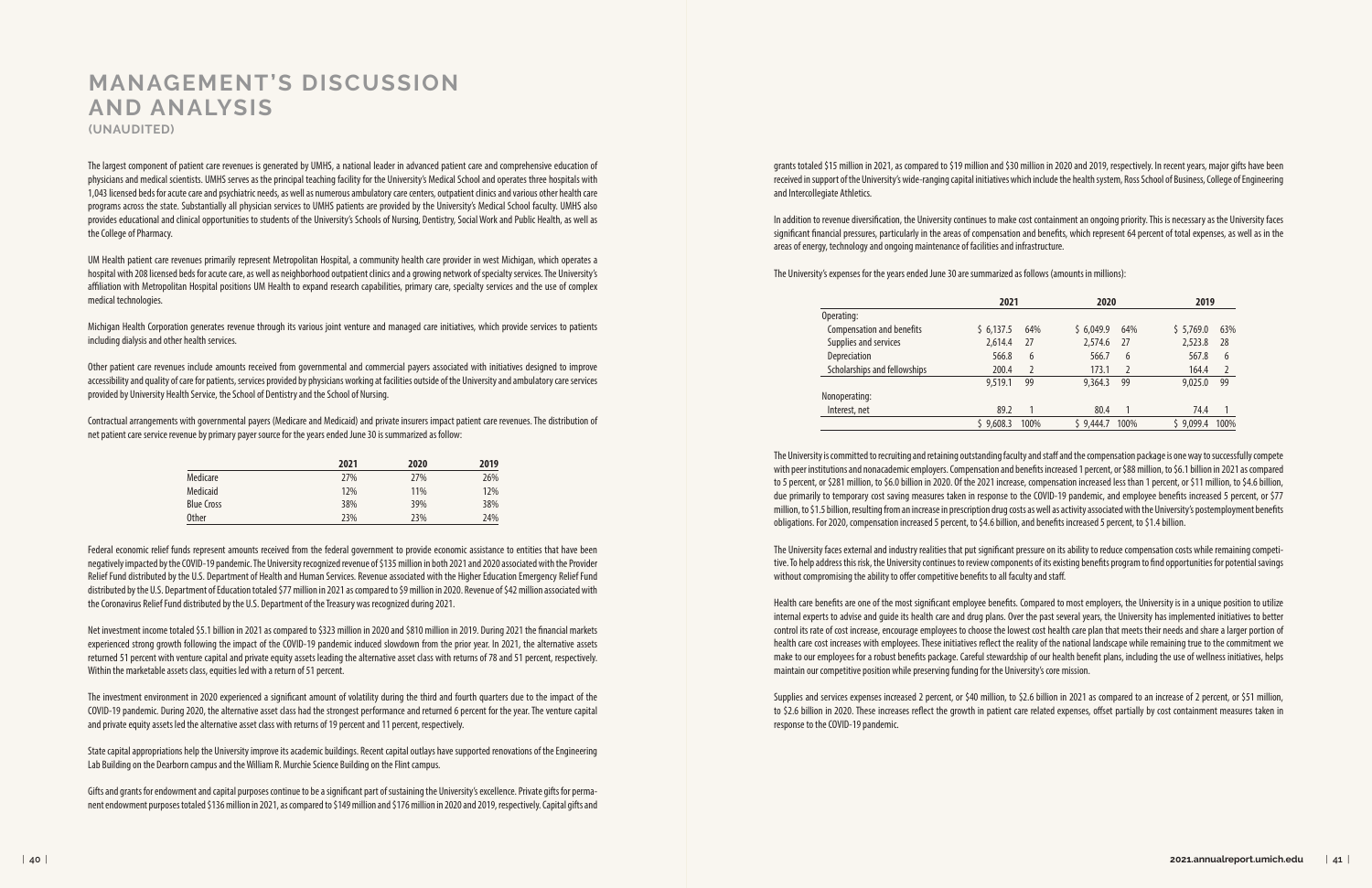Scholarships and fellowships provided to students totaled \$708 million in 2021, as compared to \$685 million in 2020 and \$635 million in 2019, an increase of 12 percent over the past two years. Tuition, housing and fees revenues are reported net of aid applied to students' accounts, while amounts paid directly to students are reported as scholarships and fellowships expense. Scholarships and fellowships for the years ended June 30 are summarized as follows:

| (in millions)                 |
|-------------------------------|
| Paid directly to students     |
| Applied to tuition and fees   |
| Applied to University Housing |
|                               |

In addition to their natural (object) classification, it is also informative to review operating expenses by function. The University's expenses by functional classification for the years ended June 30 are summarized as follows (amounts in millions):

Instruction expenses decreased 2 percent, or \$29 million, in 2021, and increased less than 1 percent, or \$10 million, in 2020. This activity reflects the growth in the related revenue sources offset by cost containment efforts.

Research expenses decreased 1 percent, or \$10 million, in 2021, as compared to an increase of less than 1 percent, or \$5 million, in 2020. The relative stability in both 2021 and 2020, despite the on-going challenges associated with the COVID-19 pandemic, reflects the strength of the University's overall research enterprise. To measure its total volume of research expenditures, the University considers research expenses included in the above table, as well as research related facilities and administrative expenses, research initiative and start-up expenses and research equipment purchases. These amounts totaled \$1.58 billion in 2021, and \$1.62 billion in both 2020 and 2019.

Patient care expenses increased 3 percent, or \$139 million, in 2021, and 7 percent, or \$314 million, in 2020, and reflect the impact of additional patient activity and capacity expansion. Increased medical supplies expense resulted from higher patient activity levels, the rising cost of pharmaceuticals and the additional cost of personal protective equipment acquired in response to the COVID-19 pandemic.

# **MANAGEMENT'S DISCUSSION AND ANALYSIS**

**(UNAUDITED)**

|                                     | 2021      |      | 2020      |               | 2019      |                |
|-------------------------------------|-----------|------|-----------|---------------|-----------|----------------|
| Operating:                          |           |      |           |               |           |                |
| Instruction                         | \$1,175.4 | 12%  | \$1,204.8 | 13%           | \$1,195.2 | 13%            |
| Research                            | 853.2     | 9    | 862.8     | 9             | 857.6     | 10             |
| <b>Public service</b>               | 287.9     | 3    | 206.4     | 2             | 208.7     | $\overline{2}$ |
| Institutional and academic support  | 849.5     | 9    | 779.9     | 8             | 767.0     | 8              |
| Operations and maintenance of plant | 271.9     | 3    | 324.1     | 3             | 351.6     | $\overline{4}$ |
| <b>Auxiliary enterprises:</b>       |           |      |           |               |           |                |
| Patient care                        | 5.114.3   | 53   | 4.975.4   | 53            | 4,661.5   | 51             |
| <b>Other</b>                        | 199.7     | 2    | 271.1     | 3             | 251.2     | 3              |
| Depreciation                        | 566.8     | 6    | 566.7     | 6             | 567.8     | 6              |
| Scholarships and fellowships        | 200.4     | 2    | 173.1     | $\mathcal{P}$ | 164.4     | 2              |
|                                     | 9.519.1   | 99   | 9,364.3   | 99            | 9.025.0   | 99             |
| Nonoperating:                       |           |      |           |               |           |                |
| Interest, net                       | 89.2      | 1    | 80.4      |               | 74.4      | $\mathbf{1}$   |
|                                     | \$9,608.3 | 100% | \$9,444.7 | 100%          | \$9.099.4 | 100%           |

| (in millions)                 | 2021    | 2020    | 2019    |
|-------------------------------|---------|---------|---------|
| Paid directly to students     | \$200.4 | \$173.1 | \$164.4 |
| Applied to tuition and fees   | 497.2   | 488.6   | 446.0   |
| Applied to University Housing | 10.3    | 23.1    | 24.2    |
|                               | \$707.9 | \$684.8 | \$634.6 |

During 2021 and 2020, scholarships and fellowships expense included emergency financial aid grants distributed directly to students in accordance with the terms of the Higher Education Emergency Relief Fund of \$26 million and \$8 million, respectively.

The following graphic illustrations present total expenses by function, with and without the University's health system and other patient care activities:

2021 Expenses by Function 2021 Expenses by Function Excluding Expenses from the University's Patient Care Activities